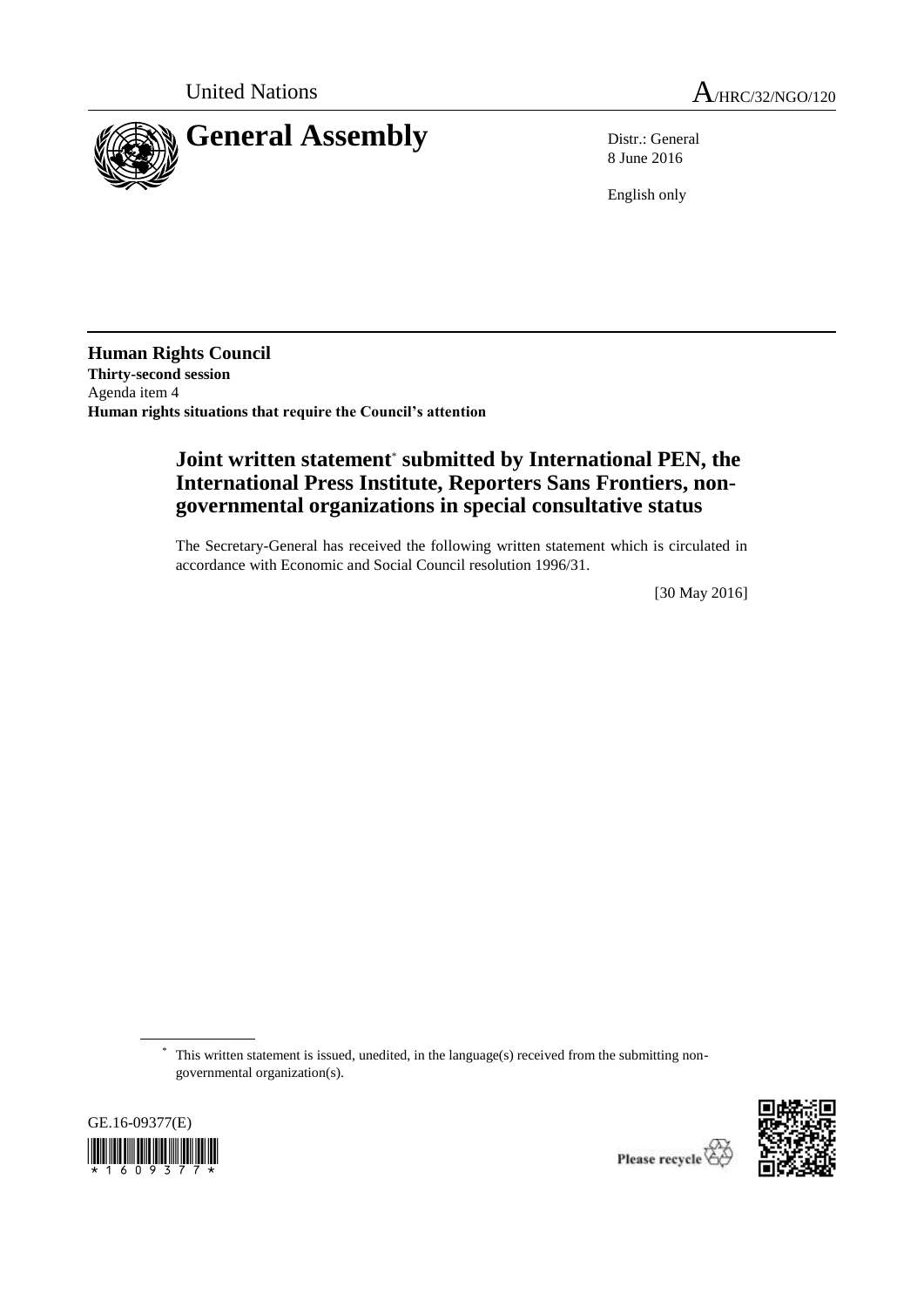## **Turkey: Major deterioration of the human rights situation in the country**

PEN International calls the attention of the Council to the dramatic deterioration of the human rights situation in Turkey. In recent months the already critical situation for freedom of expression and access to information in the country has suffered further major repression. Information blackouts have prevented the international community and civil society from verifying credible reports of major violations by the Turkish security forces during the prolonged total curfew in the southeast where conflict has escalated since mid-2015.

Across the country the authorities are increasingly intolerant of political opposition, public protest, and critical media, while government interference has undermined judicial independence and the rule of law. Media ownership has been transformed, leading to a dominance of pro-government media in the country; intimidation, firing of critical journalists and denial of accreditation to foreign reporters have further eroded independent reporting. Restrictive laws have been deployed to arrest and prosecute journalists, while media groups who criticise the government have been fined.

Freedom of expression – a right enshrined in Turkey's constitution – is the cornerstone of a democratic and fair society. For a society to be open, free and diverse, individuals must be able to live without fear of reprisals or censorship for what they believe or express. Urgent measures are required to address and reverse the deterioration of the human rights situation in the country, with particular regard to freedom of expression.

#### **Media blackout on the conflict in the south-east**

The extended curfew – affecting an estimated 1.5 million people - and communications blackout imposed on many towns in the south-east of the country which began in mid-December has made it extremely difficult to access information concerning the situation of civilians. Independent investigators and civil society organisations have been prohibited from accessing the area to verify reports of torture, extra-judicial killings, disproportionate use of lethal force and arbitrary detention. There appears to have been massive, highly disproportionate destruction of property and key communal infrastructure.<sup>1</sup> Many towns sealed off for weeks on end are still difficult to access due to the heavy security presence. High Commissioner Zeid in his May statement highlighted that the lack of information concerning such a large and geographically accessible area is 'both extraordinary and deeply worrying'.<sup>2</sup>

Three journalists have been killed since November 2015, reflecting the increasingly dangerous situation for reporters in the region. On 28 November, the President of the Diyarbakir Bar Association, Tahir Elçi, was killed on the street following a press conference in which he called for a peaceful solution of the conflict. No arrests or convictions have taken place. Over 1000 academics are under investigation for signing a petition calling for peace in the region while journalists trying to report from the area have been denied access and some have been arrested.

#### **Judicial harassment and detention of journalists**

The recent sentencing of Can Dündar and Erdem Gül, editor and Ankara bureau chief respectively of the Turkish daily newspaper *Cumhuriyet*, to prison on 6 May 2016 on charges of obtaining and revealing state secrets is just one of the latest examples of the government's attempts to punish and suppress legitimate criticism and prevent the exposure of its abuses and corruption. The trial, in which President Erdoğan and Turkey's National Intelligence Agency (MIT) were complainants, was conducted in a closed court indicating the increasingly compromised independence of the justice system.

Just before the verdict, a gunman shouted "traitor" at Dündar and fired two shots. While he escaped injury, a television reporter, Yağız Şenkal, was injured in the leg. The attempted shooting of an editor, along with the trumped up charges brought against him, is a sinister development reminiscent of the case of Hrant Dink and other journalists who have been killed in Turkey.

 $1$  In February 2016, the office of Kurdish PEN was destroyed in an apparent attack by Turkish security forces [http://www.pen-international.org/newsitems/pen-international-shocked-at-attack-on](http://www.pen-international.org/newsitems/pen-international-shocked-at-attack-on-the-offices-of-kurdish-pen-in-south-east-turkey/)[the-offices-of-kurdish-pen-in-south-east-turkey/](http://www.pen-international.org/newsitems/pen-international-shocked-at-attack-on-the-offices-of-kurdish-pen-in-south-east-turkey/)

<sup>&</sup>lt;sup>2</sup><http://www.ohchr.org/EN/NewsEvents/Pages/DisplayNews.aspx?NewsID=19937&LangID=E>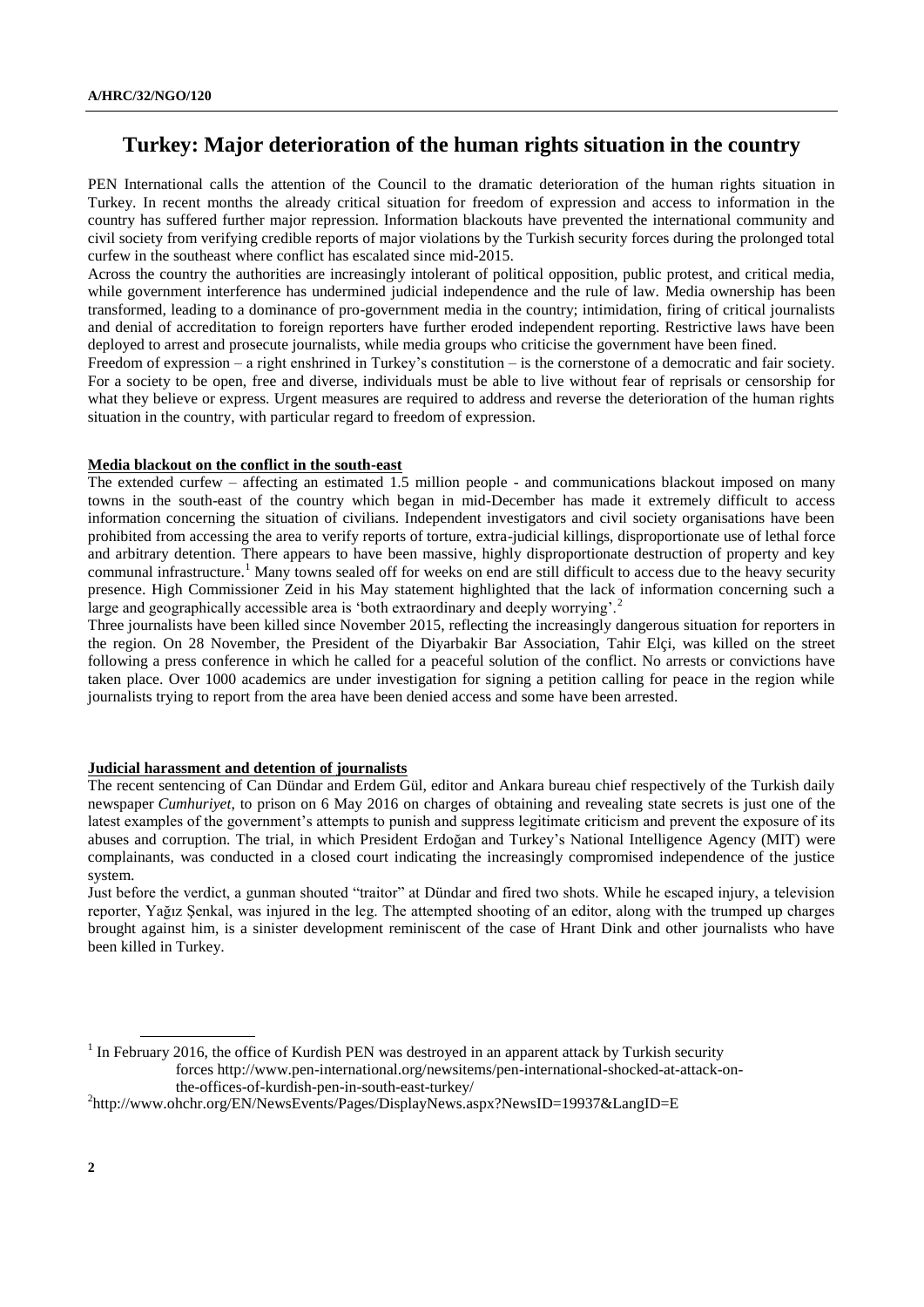At least 14 journalists are currently imprisoned or detained with local NGOs placing the figure over  $30<sup>3</sup>$ . In April, two journalists were sentenced to two years in prison on charges of inciting public hatred and insulting religious values for republishing a cartoon from the French satirical magazine Charlie Hebdo.<sup>4</sup>

In increasing numbers, foreign journalists have been prevented from entering the country, and others have been deported.

Hundreds of journalists are currently facing charges and investigations. The Turkish Penal Code (TCK) currently criminalises defamation. Defaming the President or a public official for the commission of their duty carries a higher minimum sentence or fine than for defamation of ordinary citizens. According to the Turkish justice minister almost 2,000 people had been prosecuted for "insulting" President Erdoğan since the former premier became president in August 2014.<sup>5</sup>

Worryingly, the international community is failing to hold Turkey to international human rights standards. Germany citulated to President Erdoğan's request that German satirist, Jan Böhmermann, could be prosecuted for his satirical poem about the leader, under a law which criminalises insulting a foreign leader but only with the consent of the German government.

## **Government closure of opposition media**

On 4 March 2016 court-appointed trustees took over the management of Feza Media Group, which includes the opposition *Zaman* and *Today's Zaman* daily papers as well as the Cihan news agency. The appointment of trustees is the latest in a string of measures initiated by the authorities to intimidate media in Turkey and further threatens media pluralism in the country.

## **Legislative restrictions to freedom of expression**

In the last two years, half of all freedom of expression related cases brought before the European Court of Human Rights concern Turkey. These cases stem from major legislative restrictions on freedom of expression and widespread misuse of laws to target journalists and block legitimate channels of expression. Despite some positive revisions in recent years, the Anti-Terror Law (TMK) and organised crime provisions within the Penal Code have been widely misused to punish journalists and critics of the government.

Recent legislative changes have further restricted free speech including amendments to the Internal Security Law giving police powers to conduct surveillance without a warrant, and the wide use of the Internet Law (Law 5651) to block websites in the country including the repeated blocking of Twitter, Facebook and YouTube, and the shutting down of left-wing and Kurdish websites. Blocking websites is a highly disproportionate measure. It impedes the public's right to access information on the Internet and negatively impacts media pluralism and free expression.<sup>6</sup>

## **Conclusion and recommendations:**

<sup>3</sup> <https://www.cpj.org/imprisoned/2015.php>

<sup>4</sup> [http://www.pen-international.org/newsitems/turkey-journalists-sentenced-to-two-years-imprisonment](http://www.pen-international.org/newsitems/turkey-journalists-sentenced-to-two-years-imprisonment-for-republishing-hebdo-cartoon/)[for-republishing-hebdo-cartoon/](http://www.pen-international.org/newsitems/turkey-journalists-sentenced-to-two-years-imprisonment-for-republishing-hebdo-cartoon/)

<sup>5</sup> [http://www.theguardian.com/world/2016/mar/02/turkeys-justice-minister-defends-allowing-1845-insult](http://www.theguardian.com/world/2016/mar/02/turkeys-justice-minister-defends-allowing-1845-insult-cases-to-go-ahead)[cases-to-go-ahead](http://www.theguardian.com/world/2016/mar/02/turkeys-justice-minister-defends-allowing-1845-insult-cases-to-go-ahead)

<sup>6</sup> <http://www.osce.org/fom/233926>